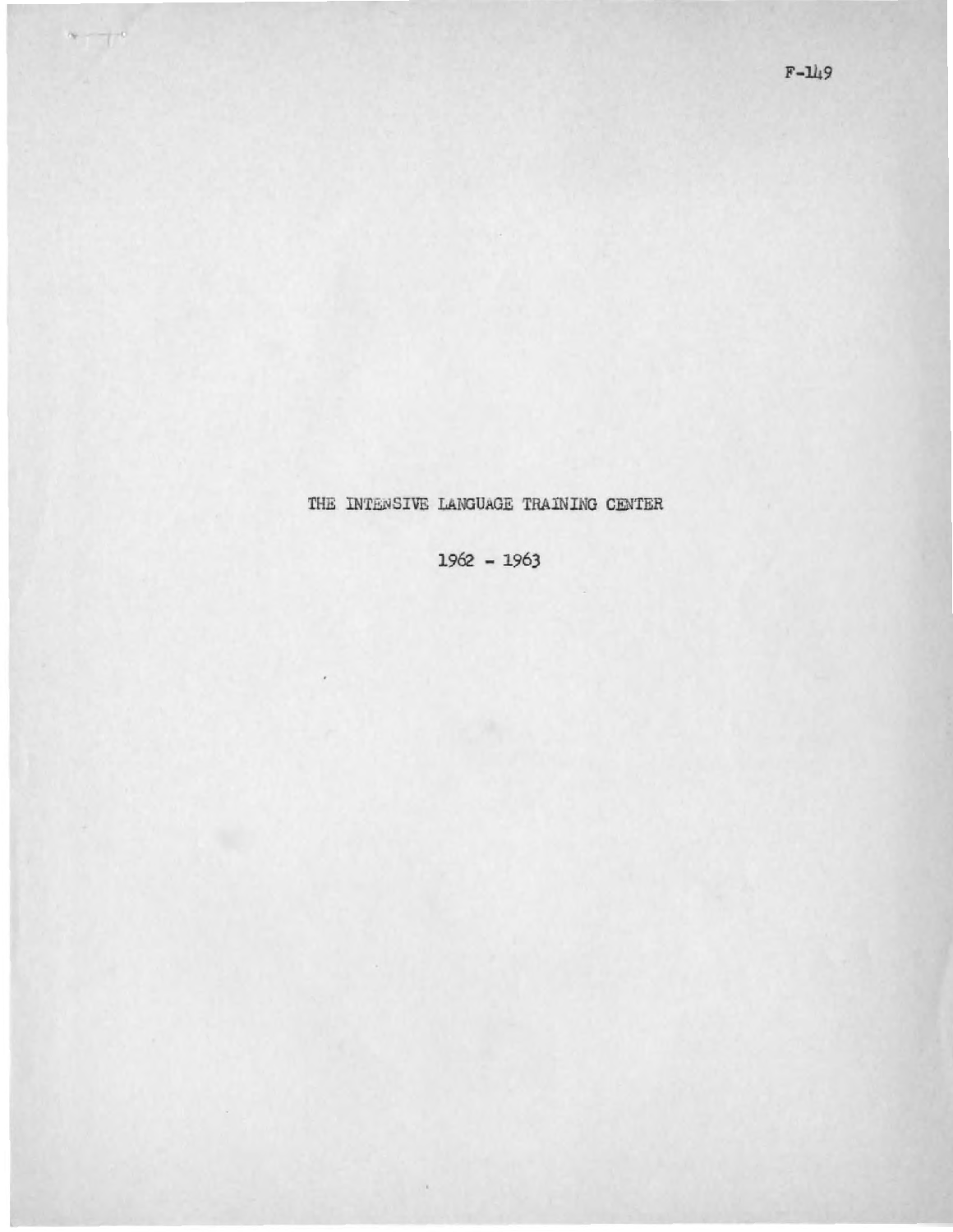This is a reprint of a booklet describing the Language Center in 1962-63 This is a reprint of a booklet describing the Language Center in 1962-63<br>listing course offerings, credits, texts and a general calendar and description of the school as it was then. Courses in Indonesian and Thai are not offered of the school as it was then. Courses in Indonesian and Thai are not offered at this time, but we continue to have students enrolled in the other courses described herein. These courses are open for credit to all qualified I.U. students and faculty members. described herein. These courses are open for credit to all students and faculty members.<br> $\hfill$ 

December 1963 Orrin Frink Orrin Frink Director: ILTC Director: ILTC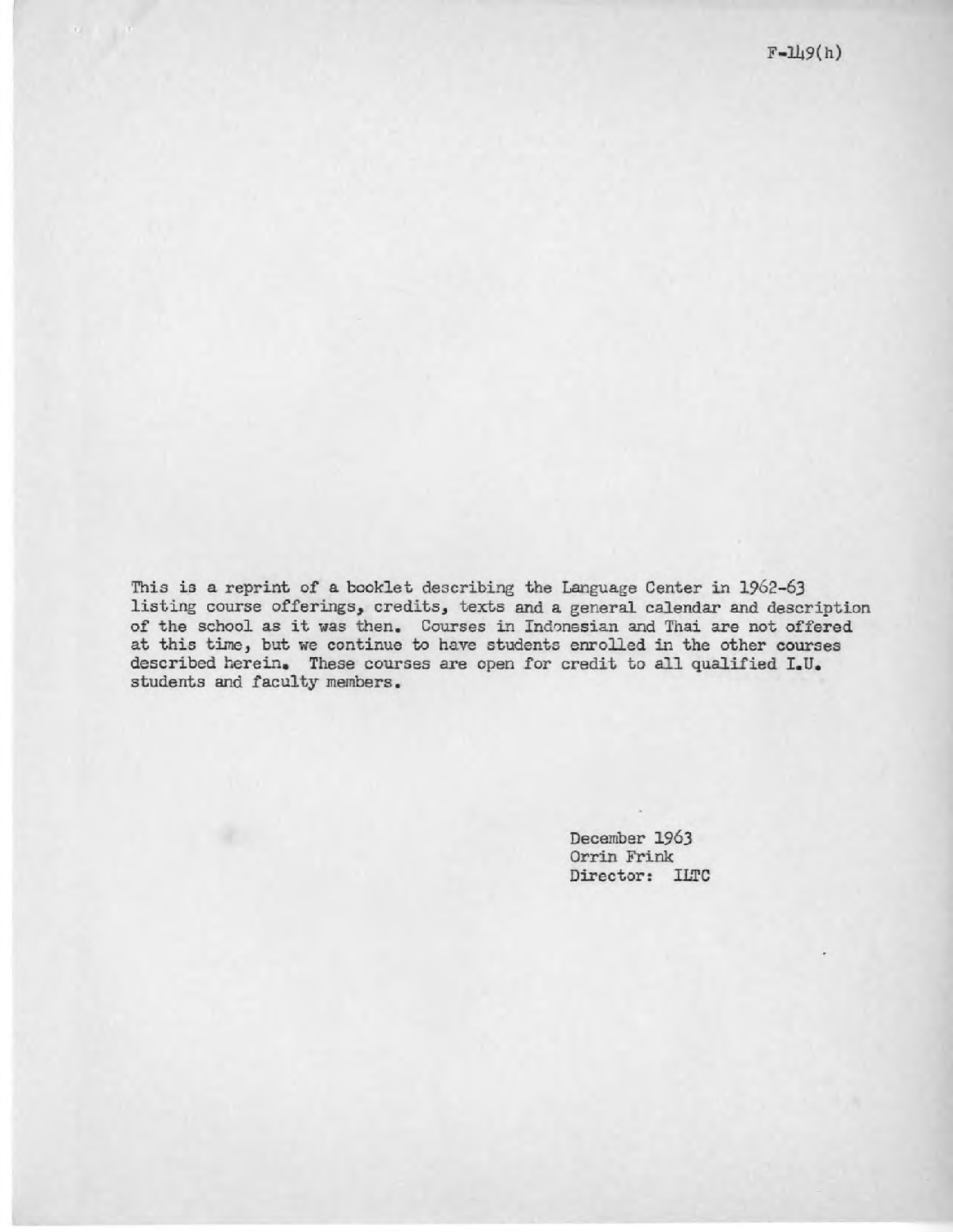Physically, the Intensive Language Training Center is almost completely self-contained. It occupies rooms in North and South Cottage Grove Buildings and in Morgan Hall. These buildings form a complex with Woodlawn *ings and in Morgan Hall. These buildings form a complex with Woodlawn*  dormitories, which at present eouse most students attending *classes* at the *dormitories, which at present eouse most students attending classes at the*  Language Center. *Language Center.* 

The facilities of the Language Center include a large number of *class-The facilities of the Language Center include a large number of of a size to accomaodate groups of from seven to ten students. Such rooms,* of a size to accomaodate groups of from seven to ten students. Such small groups, each working with a native teacher six to eight hours per day, *small groups, each working with a native teacher six to eight hours per day,*  have proved to be the most effective units in a program of this kind. All *have proved to be the most effective* units in a *program of this kind. All*  classrooms contain loudspeakers corrected with central tape controlrooms and *classrooms contain loudspeakers corrected with central tape controlrooms and*  comprehension exercises are broadcast to any combination of classrooms as *comprehension exercises are* broadcast to any combination of classrooms as needed. A large room in Horgan gall is equipped with loudspeakers and movie *needed. A large room in Horgan gall is equipped with loudspeakers and movie* 

screen, and is used for lectures, movies, and examinations for larger groups *screen, and is used for lectures, movies, and* examinations for larger groups of students. Lecture rooms and auditoriums elsewhere on the university campus are scheduled for the Language Center as needed. pus are scheduled for the Language Center as needed.

The Language Center has its awn typing and mimeographing facilities for The Language Center has its awn typing and mimeographing facilities for reproducing textbooks and other teaching materials. Naterials needed in reproducing textbooks and other teaching materials. Naterials needed in very large quantities are reproduced by the I.U. duplicating service. Most very large quantities are reproduced by the I.U. duplicating service. Most tape-recordings used in language instruction are composed and recorded by tape-recordings used in language instruction are composed and recorded by Indiana University's copying facility. The tape library now numbers over two Indiana University's copying facility. The tape library now numbers over two thousand language tapes. thousand language tapes.

The Language Center's language laboratory attendants work in cooperation The Language Center's language laboratory attendants work in cooperation with the teaching staff in scheduling and playing tape recordings into the classrooms. A similar arrangement makes lesson materials avalileble in the classrooms. A similar arrangement makes lesson materials avalileble in the rooms of students living in Woodlawn dormitories through earphones for even-rooms of students living in Woodlawn dormitories through earphones for evening study. Various language tapesj including Voice of America broadcasts ing study. Various language tapes j including Voice of America broadcasts are regularly played through the earphone installations in the students' are regularly played through the earphone installations in the students' dormitory rooms in the evenings. dormitory rooms in the evenings.

The Center maintains a small library of about a thousand volumes of The Center maintains a small library of about a thousand volumes of outside reading materials in the languages of instruction, as well as news-outside reading materials in the languages of instruction, as well as newspapers, area readiags, reference books, and other books of special interest *papers, area readiags, reference books, and other books of special interest*  to teachers and linguists. *to teachers and linguists.* 

The director, assistant director, and supervisory linguists hold faculty *The director, assistant director, and supervisory linguists hold faculty*  positions in the Department of Linguistics. Teachers also hold Indiana *positions in the Department of Linguistics. Teachers also hold Indiana*  University academic appointments at the rank of teaching associate, College *University academic appointments at the rank of teaching associate, College*  of Arts and Sciences. *of Arts and Sciences.* 

CALENDAR OF INTENSIVE LANGUAGE CENTER, 1962-1963

Independence Day (holiday) July Russian III classes begin Albanian I *classes* begin Chinese I classes begin August *Albanian I classes begin Chinese I classes begin August CALENDAR OF INTENSIVE LANGUAGE CENTa a1962-1963 Independence Day (holiday) July Russian III classes begin* 

Russian IV graduation *Russian IV graduation*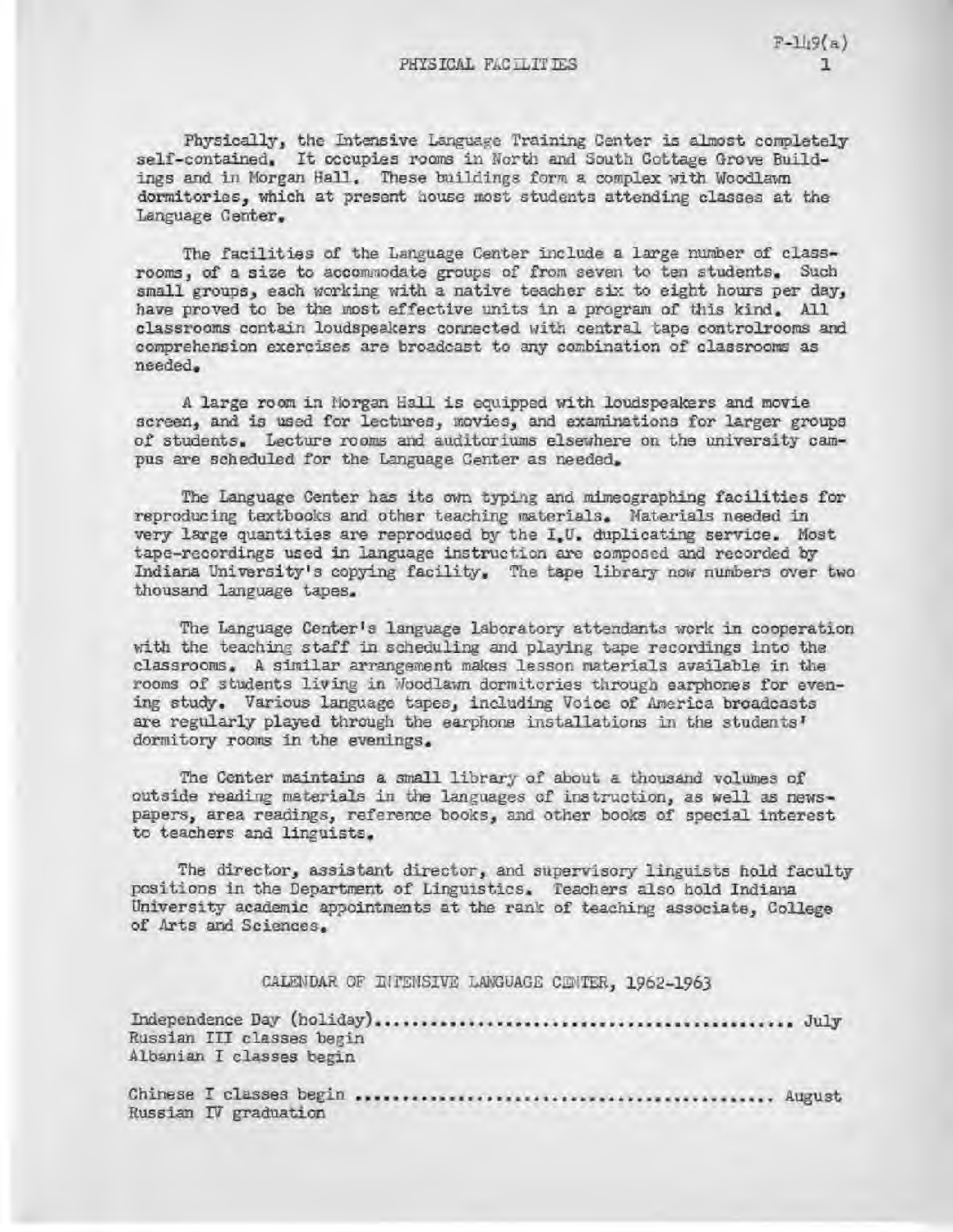| Russian IV classes begin<br>Arabic I classes begin<br>Russian V graduation<br>Hungarian graduation  |
|-----------------------------------------------------------------------------------------------------|
|                                                                                                     |
| Thanksgiving (holiday)                                                                              |
| Russian V classes begin<br>Christmas vacation                                                       |
| Russian I classes begin                                                                             |
| Chinese III classes begin<br>Thai classes begin                                                     |
| Russian II classes begin                                                                            |
| Russian III graduation<br>Easter vacation                                                           |
| Hungarian classes begin<br>Russian III classes begin<br>Chinese I classes begin<br>Thai classes end |
| Indonesian classes end                                                                              |

## ADMINISTRATION AND ORGANIZATION OF CURRICULUM

The director and assistant director have had first-hand experience in The director and assistant director have had first-hand experience in language-teaching at the Intensive Language Training Center and elsewhere. They plan the orientation of language courses offered at the Center to meet They plan the orientation of language courses offered at the Center to meet<br>the specific needs of contracting parties as well as to satisfy more general academic criteria. academic criteria.

The director is the academic head of the Center, and deals with external The director is the academic head of the Center, and deals with external relations with the rest of the university and with other institutions. The director and assistant director are responsible for other internal matters director and assistant director are responsible for other internal matters such as budget, curriculum, calendar, acquisition, assignment and distribution such as budget, curriculum, calendar, acquisition, assignment and distribution of personnel and materials. of personnel and materials.

Lech language course offered by the Language Center is under the direction Each language course offered by the Language Center is under the direction of a supervisory linguist. Linguists have academic qualifications both in linguistics and in the languages taught. linguistics and in the languages taught.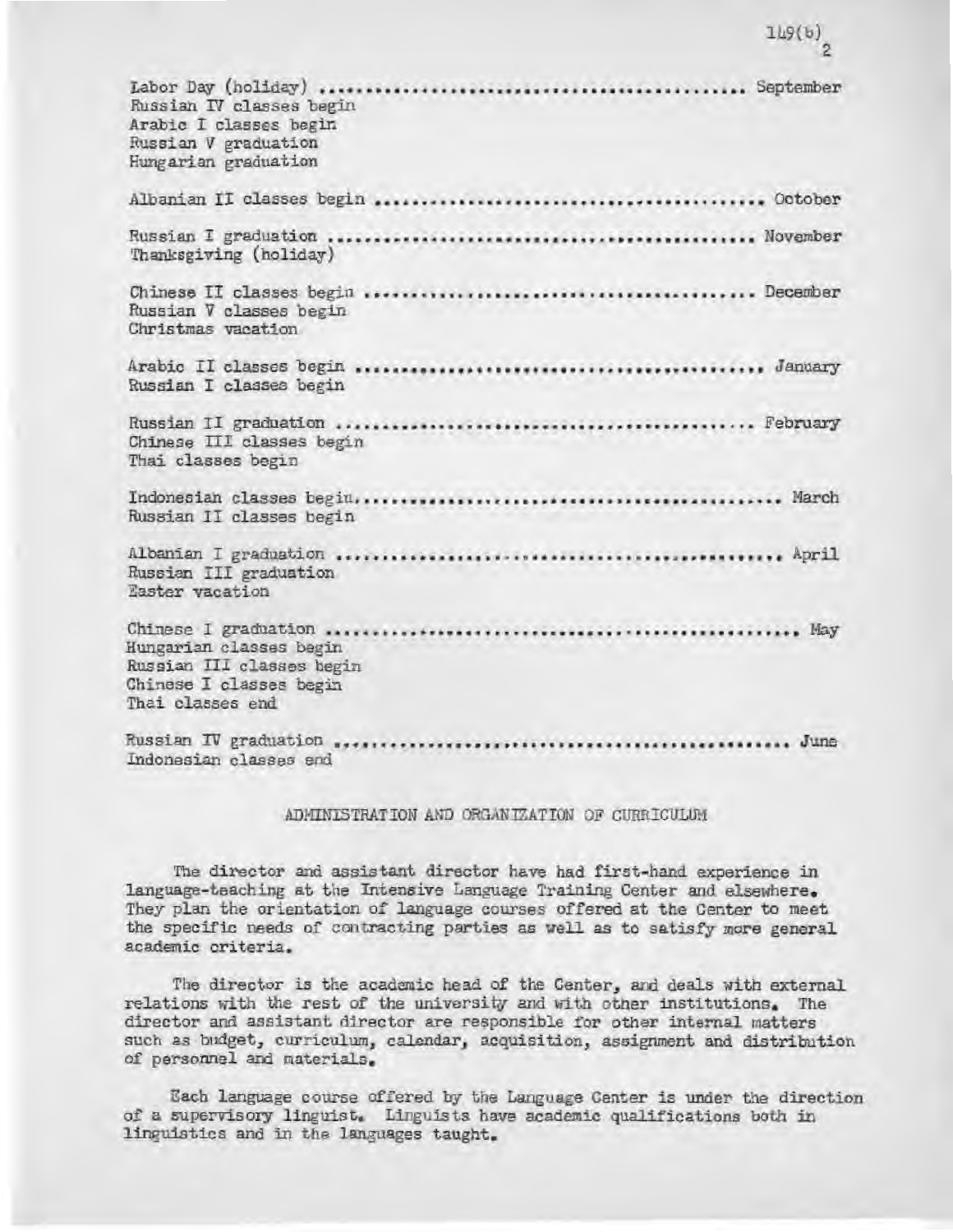The supervisory linguist in charge of each course plans the presentation of materials to rest the objectives of the ocurse. He guides the teachers *of materials to rest the objectives of the ocurse. He guides the teachers*  in their orientation within the course, and confers with them on methods and *in their orientation within the course, and confers with them on methods and*  routine problems. He is responsible for the students' understanding of *routine problems. He is responsible for the students' understanding of*  theoretical problems in grammar, Phonology, semantics, etc. He handles all *theoretical problems in grammar,* Phonology, *semantics, etc. He handles all*  "explanations^ given for the phenomena of the language, through periodic *"explanations^ given for* the phenomena *of the language, through periodic*  grammar lectures and individual counselling when necessary. Specifically, *grammar lectures and individual counselling when necessary. Specifically,*  the liruist provides students and teachers with a detailed hour-by-hour, *the liruist provides students and teachers with a detailed hour-by-hour,*  day-by-day schedule which outlines the class work and assignments. He pre-*day-by-day schedule which outlines the class work and assignments. He pre*pares and administers periodic tests and exams. *pares and administers periodic tests and exams.* 

Each language course consists of one or more class groups. Classes *Each language course consists of one or more class groups. Classes*  contain less than ten students (moot often, eight) and are under the constant *contain less than ten students (moot often, eight) and are under the* constant tutelage of native speakers of the language being learned. *tutelage of native speakers of the language being learned.* 

Teachers at the Language Center are chosen on the basis of their native *Teachers at the Language Center are chosen on the basis of their native*  fluency, rather than academic qualifications. They are well-educated, mature *fluency, rather than academic qualifications. They are well-educated, mature*  people, often not fluent in English, and are trained at the Language Center *people, often not fluent in English, and are trained at the Language Center*  to conduct language classes according to standard procedures, emphasizing *to conduct language classes according to standard procedures, emphasizing*  spoken, colloqpial use of the language. *spoken, colloqpial use of the language.* 

Classes meet six hours a day, five days a week. Practical mastery of *Classes meet six hours a day, five days a week. Practical mastery of*  spoken language is stressed in most courses. For this reason, students *spoken language is stressed in most courses. For this reason, students*  spend the majority of their class hours with native speakers of the languages, *spend the majority of their class hours with native speakers of the languages,*  drilling in the production and comprehension of actual utterances. Teachers *drilling in the production and comprehension of actual utterances. Teachers*  speak at a normal rate and with normal pronunciation, and students work toward imitating and understanding real utterances in all phases of their *toward imitating and understanding real utterances* in all phases of *their*  course work. After the initial period, students and teachers use only the *course work. After the initial period, students and teachers use only the*  language under study in the classroom. *language under study in the classroom.* 

The materials used in each course consist of a series of graded lessons, which include dialogues, sentences for repitition and translation, *lessons, which include dialogues, sentences for* repitition and translation, reading passages, and pattern drills in which new sentences are composed by reading passages, and pattern drills in which new sentences are composed by students. A typical lesson includes approximately fifty new vocabulary items, which are used in a variety of contexts chosen to illustrate realistic situations and facilitate eventual independent use of the language. *ations and facilitate eventual independent use of the language.* 

Usually one or more hours a day of class time is spent using recorded Usually one or more hours a day of class time is spent using recorded materials for translation or dictation. Recorded materials are made avail-*materials for translation or dictation. Recorded materials are made avail*able for after-hours study in a variety of *ways --* tape recordings are *able for after-hours study in a variety of tape recordings are*  broadcast into the dormitory rooms of students who live in /deodlawn Dormi-*broadcast into the dormitory rooms of students who live in /deodlawn Dormi*tories; students in some *ccums* have the use of the university language tories; students in some courses have the use of the university language laboratory; and some students borrow or rent tapes and tape-recorders from the language center for home use. *the language center* for home use.

Literature as such is not included in the curricula of the courses, as *Literature as such is not included in the curricula of the courses, as*  the primary aim is always practical mastery of the contmeporary spoken the primary aim is always practical mastery of the contmeporary spoken language. Serious students usually find that it is possible to carry a few credits of additional university course work in related subjects. *credits of additional university course work in related subjects.* 

The various language courses differ in the degree to which the written *The various language courses differ in* the degree to which the *written* language is taught. The Russian course, at present, includes the *use* of language is taught. The Russian course, *at present, includes the of*  Russian orthography from the beginning of the course; the Chinese course *Russian orthography from the beginning of the course;* the *Chinese course*  introduces a limited number of characters, with most written work done in *introduces a limited number of characters, with most written work done in*  transliteration; the Thai course does not include familiarization with the transliteration; the Thai course does not include familiarization with the Thai writing sys tem. Thai writing sys tem.